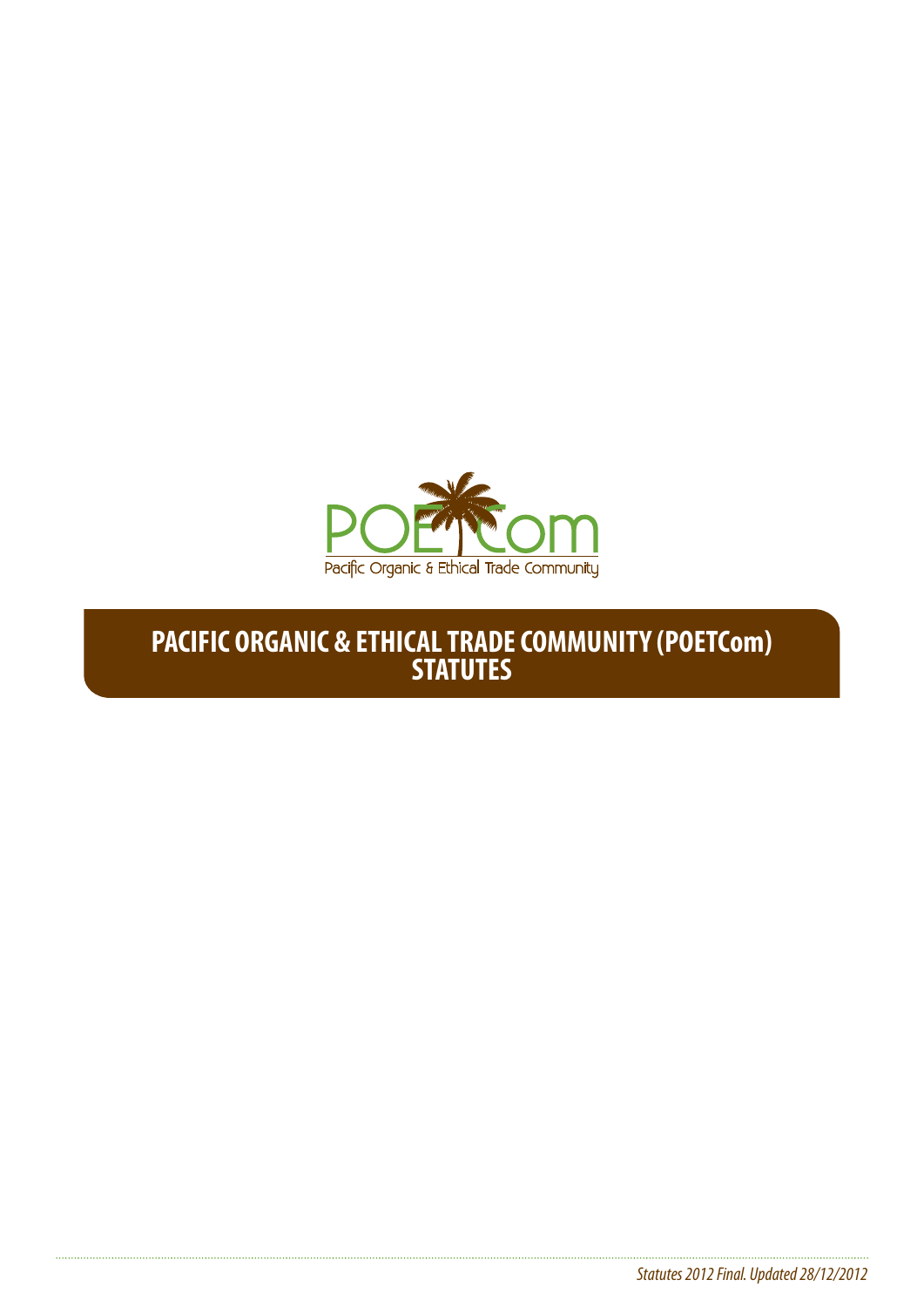### **PACIFIC ORGANIC & ETHICAL TRADE COMMUNITY (POETCom) STATUTES**

The Pacific Organic and Ethical Trade Community is to serve as the regional peak body for the organics industry, to facilitate provision of services and advocate at the international level on issues that impact on the development of organics and ethical trade in the Pacific and at regional and national levels to reach the vision:

# *"Organics and ethical trade: the key contributor to sustaining our cultures and communities, improving farmer livelihoods, people's health and the environment in the Pacific."*

#### **1 Name and Seat**

The name of the organization is "POETCom – The Pacific Organic and Ethical Trade Community". It is not a formally constituted organization but is housed in the Secretariat of the Pacific Community, Land Resources Division(SPC LRD) Suva FIJI, which undertakes agreed legal requirements of POETCom activities on its behalf.

### **2 Purposes**

The purpose of POETCom is to protect the culture, environment and people's health and enhance livelihood opportunities by promoting organic agriculture and ethical trade.

Toward this end POETCom may provide, for example:

- the exchange of knowledge and ideas among its members and for the information for the public,
- representation in policy and administrative rule-making at national and regional level.
- the development and permanent revision of Standards for Production, Processing and Trading,
- the development and implementation of an organic quarantee system for the Pacific,
- • develop a common generic mark to be used on products certified to the Pacific Organic Standard or equivalent standard if complying with certain rules.

POETCom pursues the public interest solely and directly. Its activities are benevolent only. It does not engage in activities primarily intended to accumulate capital. Its funds must be used exclusively for statutory purposes. Its members may not benefit from payments by POETCom, which are not covered by the scope of its purpose, or from payments which are disproportional.

### **3 Affiliation**

There are three categories of affiliation with POETCom:

**Focal Point** (with voting right), **Member** and **Supporter** (without voting right).

Affiliation as member is open to organisations including but not limited to farmers and producer groups, processors, traders and consumers as well as to those engaged in research, education, training, consulting, certifying, promoting and advocacy that are permanently based and registered in the Pacific Islands.

All members must actively pursue POETCom's objectives. The activities of members must be predominantly consistent with the statutory purposes and standards of POETCom. Members must be prepared to provide proof of compliance with the membership requirements.

The members of each national movement select or nominate through its own agreed process a member to affiliate to POETCom as their Focal Point. Focal points are responsible to represent the views and opinions of the national organic movement they represent. Organisations which do not meet the activities requirements for members may affiliate as supporters. Individuals may affiliate as supporters. The Advisory Board decides upon admission of members and supporters. It may expel affiliates that act against POETComs' objectives or interests. Affiliates may cancel their membership by means of a written statement.

All disputes between POETCom and its affiliates related to affiliation status which may occur in the context of these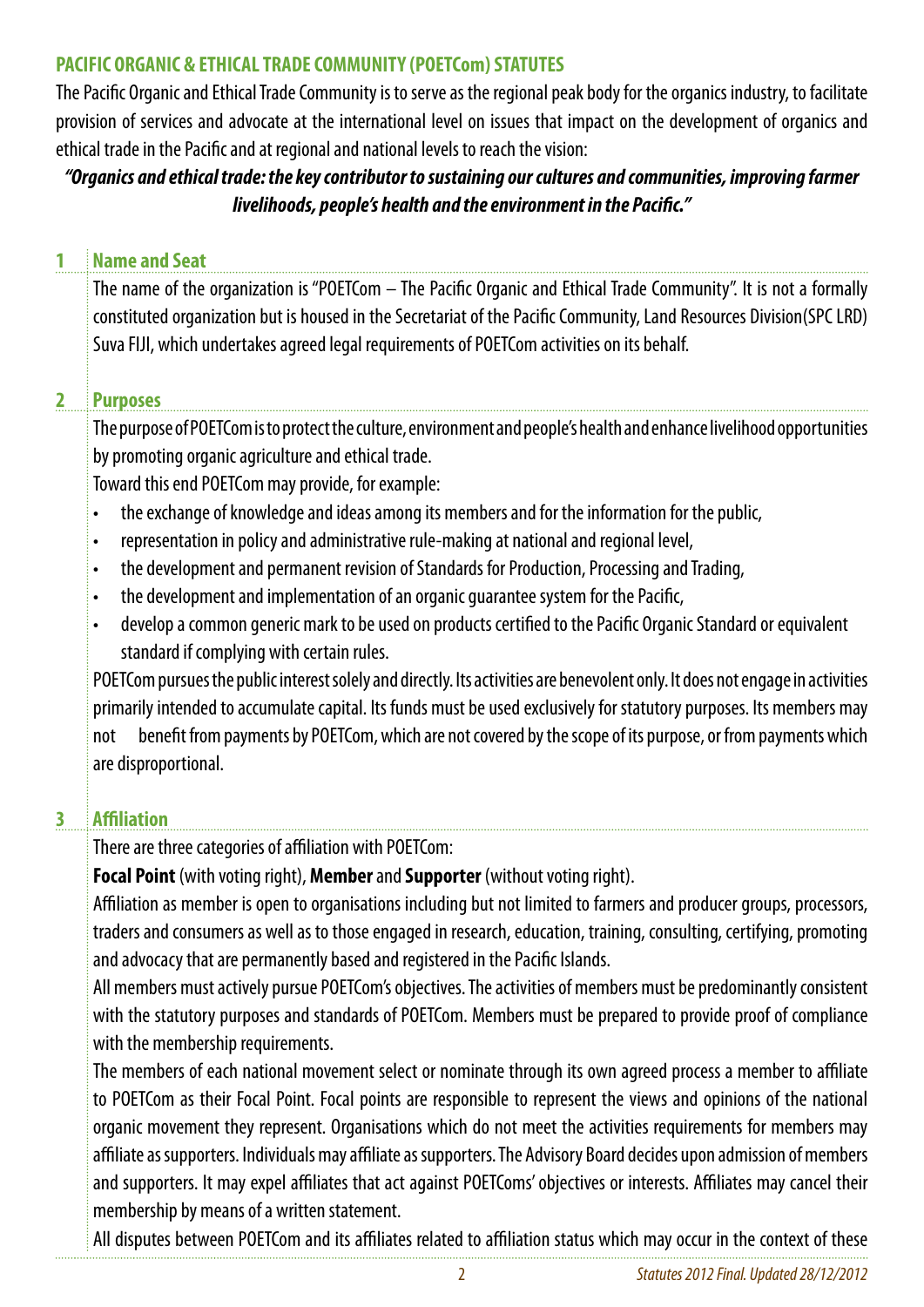statutes or with reference to their validity will be finally decided upon, without the possibility of recourse to legal action, according to the arbitration processes of the Secretariat of the Pacific Community.

## **4 Organs**

POETCom's organs are the General Assembly and the Advisory Board. The Coordinating Officer carries out their decisions.

# **5 General Assembly**

A regular General Assembly is held every two years. It is announced in writing by the Advisory Board. General Assemblies must be announced three months in advance.

The General Assembly elects a Chair. Decisions of the General Assembly are recorded in Minutes, which are signed by one member of the Advisory Board, who was present at the GA. The refereed minutes shall be sent to each affiliate.

The quorum shall be established by at least 25 per cent of the members represented at the opening of the General Assembly. In case the General Assembly will not meet the established quorum of 25 per cent a call for a second General Assembly (subsequent assembly) with identical agenda has to be sent out together with the call for the General Assembly (primary assembly). No quorum will be required for the subsequent assembly. The subsequent assembly may take place one hour after and at the same place of the primary assembly. The simultaneous call for the subsequent assembly has to explicitly clarify that the subsequent assembly will have a quorum independent from the number of members represented.

The General Assembly votes by simple majority. Focal points have one vote each. Voting is open or by secret ballot, if so requested by one member.

POETCom focal points and the Advisory Board may submit motions to the General Assembly. Motions from focal points must be proposed to the Advisory Board at least 90 days before the session of the General Assembly. Motions must be sent out at least 60 days before the session of the General Assembly. Motions from the floor may only amend the aforementioned motions. Adopted motions must be implemented. Once adopted, the content of a motion can only be changed by a new motion at the next General Assembly.

# **6 Ballot Voting**

The General Assembly or the Advisory Board may decide that General Assembly votes may be executed in writing and may be transmitted electronically; this includes votes for the election of an officer or board member. Votes may be cast in person, by mail, by fax, by email or by using an internet portal. The Advisory Board shall appoint a natural person to carry out the voting procedure. This person shall also convey the voting results to the voting members in a suitable form. Voting members shall receive the ballot as well as information about the deadline, address and method for submitting the votes at least 30 working days before the deadline for casting the votes. A vote is considered cast on the day it is delivered personally, deposited with the postal system as airmail, or sent electronically.